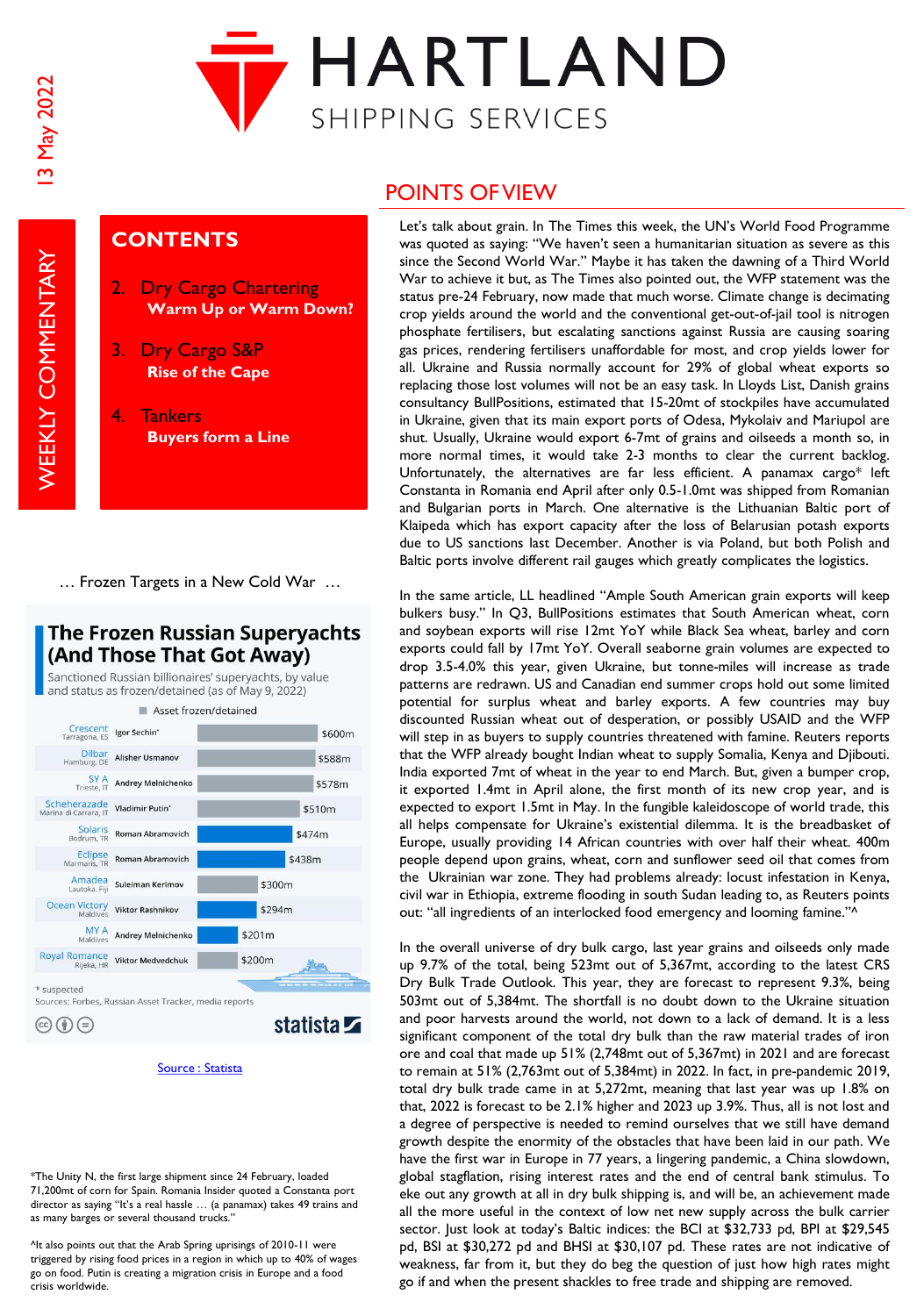WEEKLY COMMENTARY



## 13 May 2022

#### **Dry Cargo Chartering**

**Cape** markets raced up this week as time-charter averages gained a huge \$8,731 to close play at \$32,733. Freight prices for some of the main trade routes pushed upwards continuously as Tubarao-China ended up at over \$34.50 pmt on average, and rates for Western Australia-China were northwards of \$15.00 pmt by Friday. An abundance of iron ore fixtures were seen, these included Rio Tinto fixing *KWK Legacy* built in 2011 on Wednesday for 170,000 mtons 10% for Dampier-Qingdao loading 27/29 May at \$14.50 pmt, Oldendorff chartering *Berge Ishizuchi* for 170,000 mtons 10% for Whyalla-Qingdao at \$20.00 pmt, and Anglo America taking a TBN vessel for the same quantity for loading Saldanha Bay 20/24 May again destined for Qingdao at \$24.00 pmt. For coal, we heard that on Monday LSS fixed *Seacon Africa* built 2006 for 150,000 mtons 10% for loading in Indonesia 15/20 May and discharging in India at \$13.35, although the specific ports did not come to light. On the time-charter side of things, charterers Smartgain took *Herodotus* (176,000-dwt, 2012) delivery Jiangyin 9/10 May for a trip via Indonesia redleivery India at \$33,750, while *Mineral China* (171,127-dwt, 2003) was taken by Athena Shipping delivery Xingang spot for a trip again via Indonesia to West coat India at \$30,000.

The **panamax** market kept climbing further this week as the P5TC closed at \$29,545 up by \$973 (3.41%) since last reported on 6th May. In the Pacific, MOL fixed the Nan May (85,005-dwt, 2016) delivery Yantai 10th May for a trip via EC Australia to Japan at \$29,000, NSU covered the Star Electra (83,494-dwt, 2010) delivery Huangpu 11th May for a trip via Indonesia to Japan at \$30,000 and Viterra took the Evangelistra (82,514-dwt, 2007) delivery Qingdao prompt dates for a trip via NoPac back to Singapore-Japan at \$27,000. Meanwhile in the Indian, the Shandong Fu Ren (81,783-dwt, 2018) fixed delivery retro sailing Jaigarh 3rd May for a trip via EC South America to Singapore-Japan range at £32,000. In the Atlantic, Bunge fixed the Astarte (81,513-dwt, 2013) delivery Passero 24-25 May for a trip via North Coast South America back to Skaw-Gibraltar range at \$31,000 whilst Norvic took the Sasebo Glory (82,020-dwt, 2016) delivery Jorf Lasfar prompt dates for a trip via US East Coast to India at \$45,000. Alternatively, this week ArcelorMittal fixed the Dragon (81,389-dwt, 2012) delivery PMO prompt dates for 9-12 months with worldwide redelivery at \$29,000. Uniper covered the Ionic Kleos (82,224-dwt, 2014) for 75,000 mtons 10% of Iron Ore loading CMT 1-6 June and discharging Dunkirk at \$33.50.

A rather flat week with limited fresh inquiry. From the Atlantic, little actions were reported and rates eased on trans-Atlantic runs. The **BSI** closed at \$30,272 up from

last week's \$30,024. *Cos Prosperity* (55,676-dwt, 2006) open Chile fixed for a trip from East Coast South America redelivery far east at \$28,800. *Kamarin Oslo* (63,099-dwt, 2015) fixed for a trip with delivery US Gulf and redelivery Brazil for petcoke run at \$39,500. From the Pacific, generally sentiment remained muted. Limited fresh enquiry observed from Indonesia to China*. Mbs Brayan* (53,429-dwt, 2009) open Singapore fixed for a trip via Indonesia redelivery Vietnam at \$20,500. *Zuhayr* (52,452-dwt, 2007) fixed for a trip with delivery Fangcheng and redelivery Thailand via Indonesia at \$21,000. From the Indian ocean, south demand was seen from Indonesia for coal into India, however, little fixtures came to light. *Gramos* (61,171-dwt, 2019) open Durban was heard to be on subjects for a trip to the far east at around \$28,500 plus \$850,000 ballast bonus. *Alexandros P* (63,127-dwt, 2017) fixed for a trip delivery Port Elizabeth and redelivery far east at around \$30,000 plus \$1 million ballast bonus.

The handy market started cooling in the Atlantic with negativity creeping into both the US Gulf and East Coast South America markets. Contrary to this, Asian markets continue to benefit from congestion coupled with a healthy level of inquiry. The **BHSI** closed today at \$30,107 up \$1,428 from last week. The continent was busy, *Solidarnosc* (39,072-dwt, 2018) open A-R-A-G range fixed steels to the US Gulf at \$25,000. A 28kdwt vessel was fixed for a scrap trip to Turkey at \$20,500 at the start of the week. In the Mediterranean, *Trawind* Dolphin (33,686-dwt, 2012) open South Spain fixed for a trip to the Adriatic with iron ore, sadly no rate reported. Intra-med fixtures reportedly around low 20's. In the Gulf, levels started cooling, *Gabriella* (36,892-dwt, 2013) fixed a coal trip into Gijon at \$30,000 with Falcon. On the East coast, *Anshun* (39,231-dwt, 2019) fixed \$37,000 for a scrap trip to Vietnam and *Rubina* (39,959-dwt, 2018) open Baltimore fixed a trip to Belfast with Coal at \$37,000 to Javelin. East Coast South America transatlantic route dropped below \$40,000 as tonnage lists started growing. A 34kdwt fixed Santos to St Lawrence at \$40,000 with petcoke. A 38kdwt fixed time charter equivalent of \$50,000 basis delivery Recalada for a trip to West Coast South America with grains. In Asia, *Atlantic Bulker* (36,309-dwt, 2014) open Thailand fixed mid-high 30's for Australia with alumina to the Continent. *Copper Lady* (22,019-dwt, 2008) open Thailand fixed via Malaysia redelivery South China with Steels at \$18,000. *Livadi* (35,058-dwt, 2011) open Ilo, in Peru fixed for a trip to the US Gulf at \$29,000 to BBC. On period, *Tomini* Norte (37,983-dwt, 2016) open CJK ppt fixed min 4 abt 6 months redelivery world-wide \$36,500 with Panocean. *Coreleader OL* (37,118-dwt, 2012) fixed delivery South Korea for 3-5 months at \$35,500.

#### **Representative Dry Cargo Market Fixtures**

| <b>Vessel</b> | <b>DWT</b> | <b>Built</b> | <b>Delivery</b>     | <b>Date</b>              | <b>Redelivery</b>    | Rate (\$) | <b>Charterers</b> | <b>Comment</b>               |
|---------------|------------|--------------|---------------------|--------------------------|----------------------|-----------|-------------------|------------------------------|
| Nan May       | 85,005     | 2016         | Yantai              | 10 May                   | Japan                | \$29,000  | <b>MOL</b>        | Via EC Australia             |
| Flag Evi      | 82,629     | 2014         | Safi                | $\overline{\phantom{0}}$ | Singapore-Japan      | \$27,000  | Viterra           | Via NC South<br>America      |
| Evangelistra  | 82,514     | 2007         | Qingdao             | <b>PPT</b>               | Singapore-Japan      | \$27,000  | Viterra           | Via NoPac                    |
| Treasure Star | 82,206     | 2010         | Paranagua           | <b>PPT</b>               | Poland-<br>Gibraltar | \$50,500  | Cargill           | Fixed 06 May                 |
| Phoenix Ocean | 76,067     | 2014         | Jorf Lasfar         | <b>PPT</b>               | Gibraltar            | \$28,000  | <b>CNR</b>        | Via NC South<br>America      |
| Ultra Courage | 63,500     | 2019         | Nc South<br>America | PPT                      | Continent            | \$47,000  | <b>CNR</b>        | $\overline{\phantom{a}}$     |
| Kmarin Oslo   | 63,099     | 2015         | US Gulf             | 18 May                   | <b>Brazil</b>        | \$39,500  | Louis Dreyfus     | $\overline{\phantom{a}}$     |
| Mbs Brayan    | 53,429     | 2009         | Singapore           | 13/15 May                | Vietnam              | \$20,500  | <b>Fullinks</b>   | Via Indonesia<br>1.25% comms |
| Nordic Seoul  | 35,882     | 2017         | Finland             | <b>PPT</b>               | ARAG-UK              | \$25,000  | Navi Merchants    | $\overline{\phantom{a}}$     |
| Copper Lady   | 22,019     | 2008         | <b>Thailand</b>     | <b>PPT</b>               | South China          | \$18,000  | <b>CNR</b>        | Via Malaysia                 |

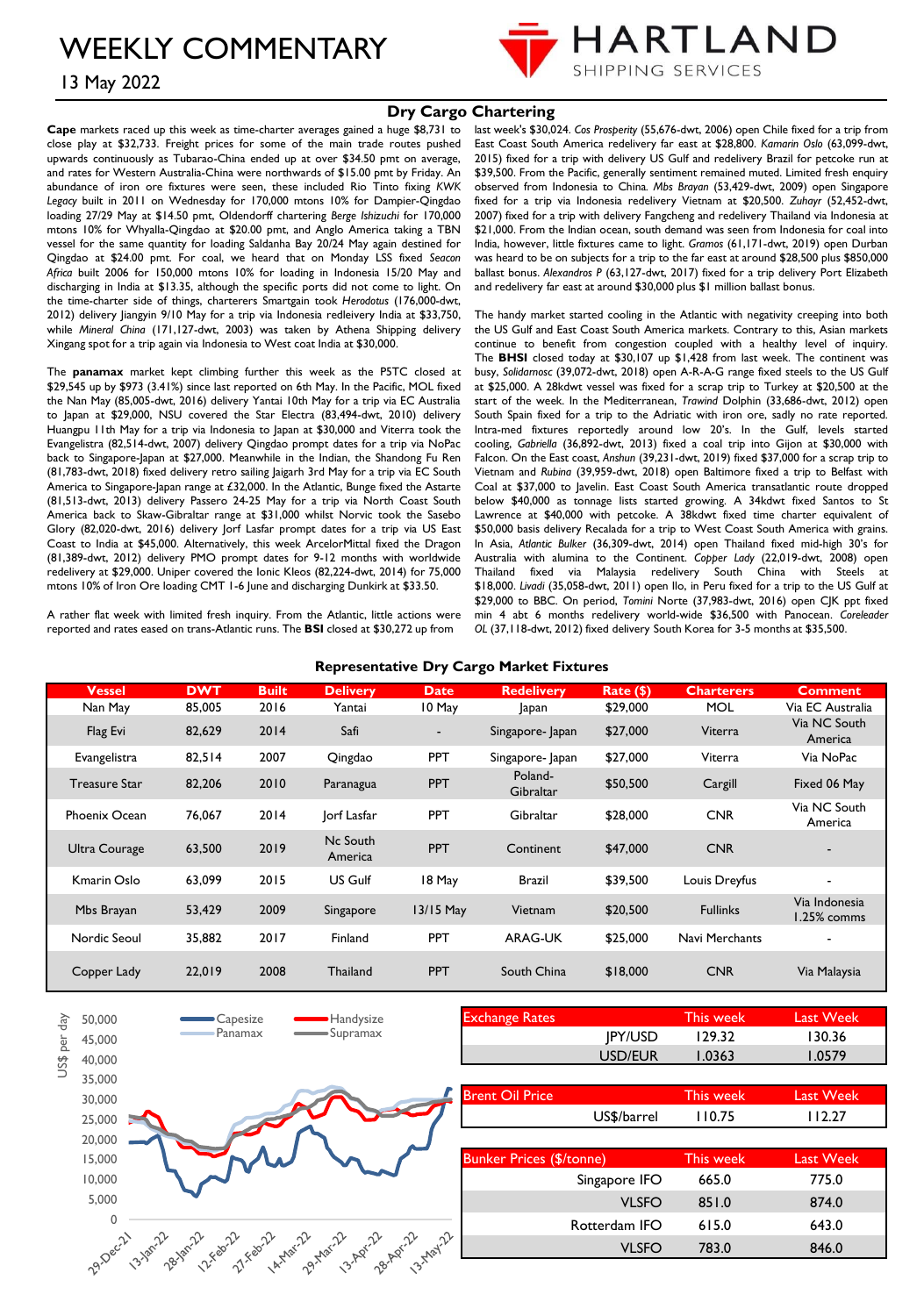# WEEKLY COMMENTARY



13 May 2022

## **Dry Bulk S&P**

This week the bulk carriers continues to get stronger as we saw the BDI hit its highest level this year closing at over 3,100 points at time of writing. We are also seeing capes finally catching up with the smaller dry bulk vessels after seeing the spot earnings double over the past few weeks.

This week we saw several cape sales, *Mineral Yarden* (181k-dwt, 2016 Imabari) was sold for \$50m to Valhal. We also understand she with the highest being around \$32m.

has been fixed for 5 years to Bunge at \$26k per day. Continuing on with the capes, *Mineral Haiku* (180k-dwt, 2010 Koyo) was sold to Greek Owners Seanergy for \$34m. Back in January this year we saw the younger sister vessel *South Trader* (180k-dwt, 2014 Koyo) sell for \$33.5m to Safe Bulk showing a significant increase over the first quarter of this year. We also understand at time or writing *Stella Flora* (176k-dwt, 2012 Shanghai Jiangnan) has received 3 offers

#### **Reported Dry Bulk Sales**

| <b>Vessel</b>        | <b>DWT</b> | <b>Built</b> | Yard              | <b>Gear</b>     | <b>Buyer</b> | <b>Price</b>    | <b>Comment</b>                                       |
|----------------------|------------|--------------|-------------------|-----------------|--------------|-----------------|------------------------------------------------------|
| Mineral Yarden       | 181,218    | 2016         | Imabari           | Gearless        | Valhal       | \$50.00m        | Fixed to Bunge for 5<br>years at \$26,000            |
| <b>Mineral Haiku</b> | 180,242    | 2010         | Koyo              | <b>Gearless</b> | Seanergy     | \$34.00m        |                                                      |
| <b>BTG Olympos</b>   | 81,086     | 2015         |                   | Gearless        | Greek        | \$71.50m enbloc |                                                      |
| <b>BTG Kailash</b>   | 81,084     |              | <b>IMU</b>        |                 |              |                 |                                                      |
| <b>Nord Baltic</b>   | 62,625     | 2018         | Oshima            | $C$ 4x30T       | undisclosed  | \$36.50m        | <b>BWTS &amp; Scrubber</b><br>fitted                 |
| Pan Crocus           | 57,269     | 2009         | <b>STX Dalian</b> | $C$ 4x30T       | undisclosed  | \$18.00m        |                                                      |
| <b>AP Ston</b>       | 57,239     | 2012         | <b>STX</b>        | $C$ 4x36T       | undisclosed  | \$19.50m        | with TC back for 5-<br>7 months from end<br>of March |
| Eriskay              | 39,810     | 2015         | Chengxi           | $C$ 4x36T       | Europeans    | \$25.50m        | early delivery                                       |
| Jin Da               | 35,212     | 2011         | Nanjing Dongze    | $C$ 4x31 $T$    | undisclosed  | \$17.50m        | <b>BWTS &amp; Logs fitted</b>                        |
| Irongate             | 28,316     | 2015         | Imabari           | $C$ 4x31 $T$    | Japanese     | \$18,00m        | Delivery September                                   |